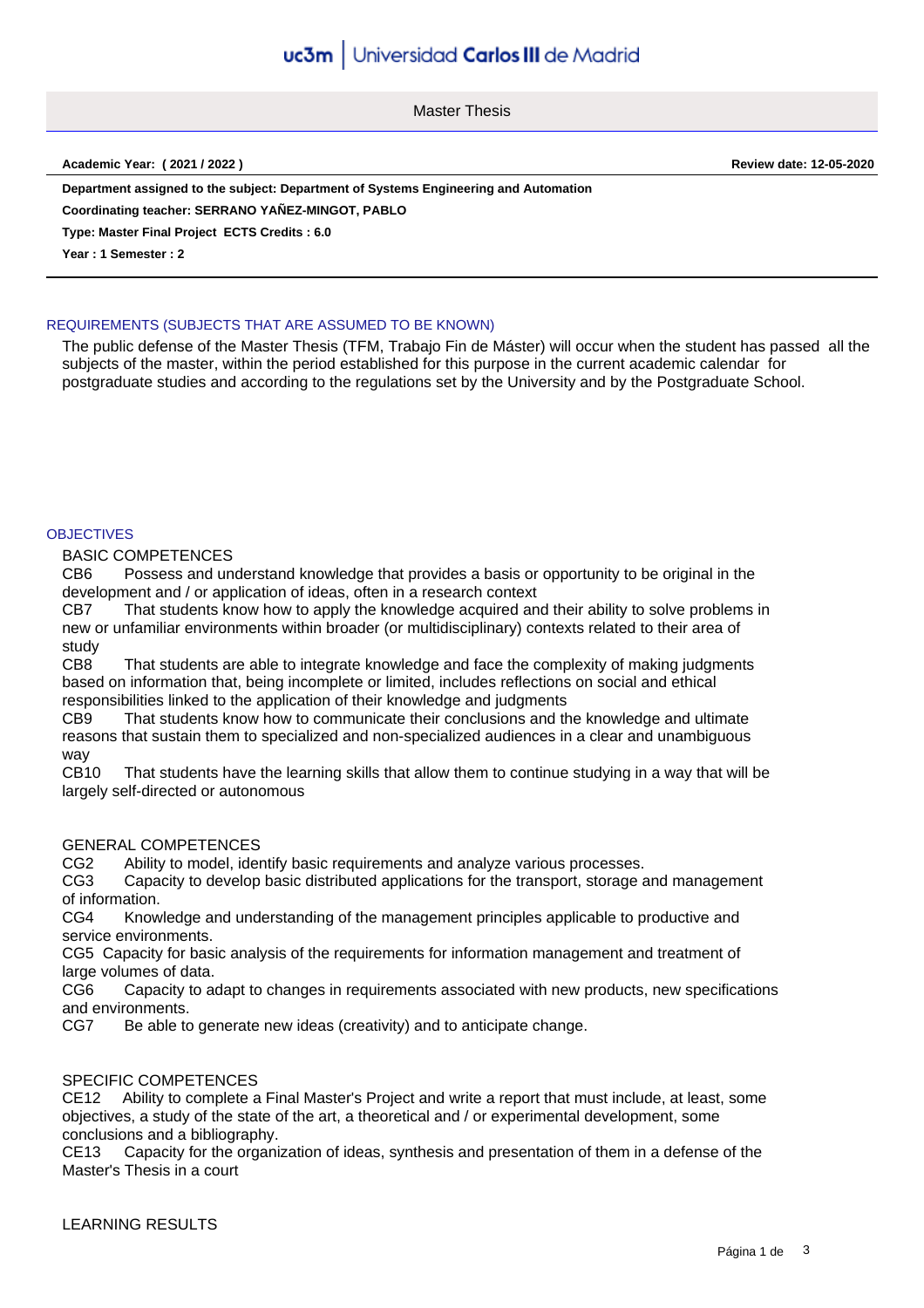With the development of the Final Master's Project the student will acquire the ability to:

- Apply the techniques presented in the different Subjects of the Master related to Connected Industry 4.0 to a specific problem.

- Obtain from the data applicable results to improve the activity of an industrial process by applying the concepts seen in the Master.

- Present your results and conclusions in a clear and effective way.
- Apply the knowledge and skills acquired throughout the Master.

## DESCRIPTION OF CONTENTS: PROGRAMME

The Master's Thesis is organized around the a practical case of implementation of Connected Industry 4.0.

Possible areas in which to carry out this work are presented to the students, and guidance and follow-up are provided.

Among the tasks are considered the following:

- Presentation of work topics
- Compilation and analysis of information related to the Master's Thesis
- Development of Master's Thesis
- Preparation of the Final Document and DefenBse of the Master's Thesis

## LEARNING ACTIVITIES AND METHODOLOGY

LEARNING ACTIVITIES AND METHODOLOGY

AF5 Tutorials (10 hours)

AF7 Personal work of the student (140 hours)

## ASSESSMENT SYSTEM

Master's Thesis will be evaluated by a specific committee, in agreement with the procedures and requirements stated by the University, within the periods yearly specified in the academic schedule

Format act of defense :

The student must prepare a report of the work done that will be delivered to the members of a chosen committee for the purpose of evaluation.

The presentation and defense of the TFM is performed in the presence of the evaluation committee.

The student will give a presentation lasting no longer than 30 minutes, after which the committee may ask the student all the questions needed for the evaluation of the work.

The committee, after consulting the tutor of the project if required, will proceed to the qualification, which shall inform the student after the deliberation, sending a copy of the qualification certificate to the corresponding administrative services at UC3M .

The committee is specifically selected for each student according to tutor proposal, and to the rules established in the regulations approved by the UC3M.

Students will perform the presentation and defense in English.

The University uses the Turnitin Feedback Studio program within the Aula Global for the delivery of student work. This program compares the originality of the work delivered by each student with millions of electronic resources and detects those parts of the text that are copied and pasted. If the student has correctly made the appointment and the bibliographic reference of the documents he uses as a source, Turnitin will not mark it as plagiarism.